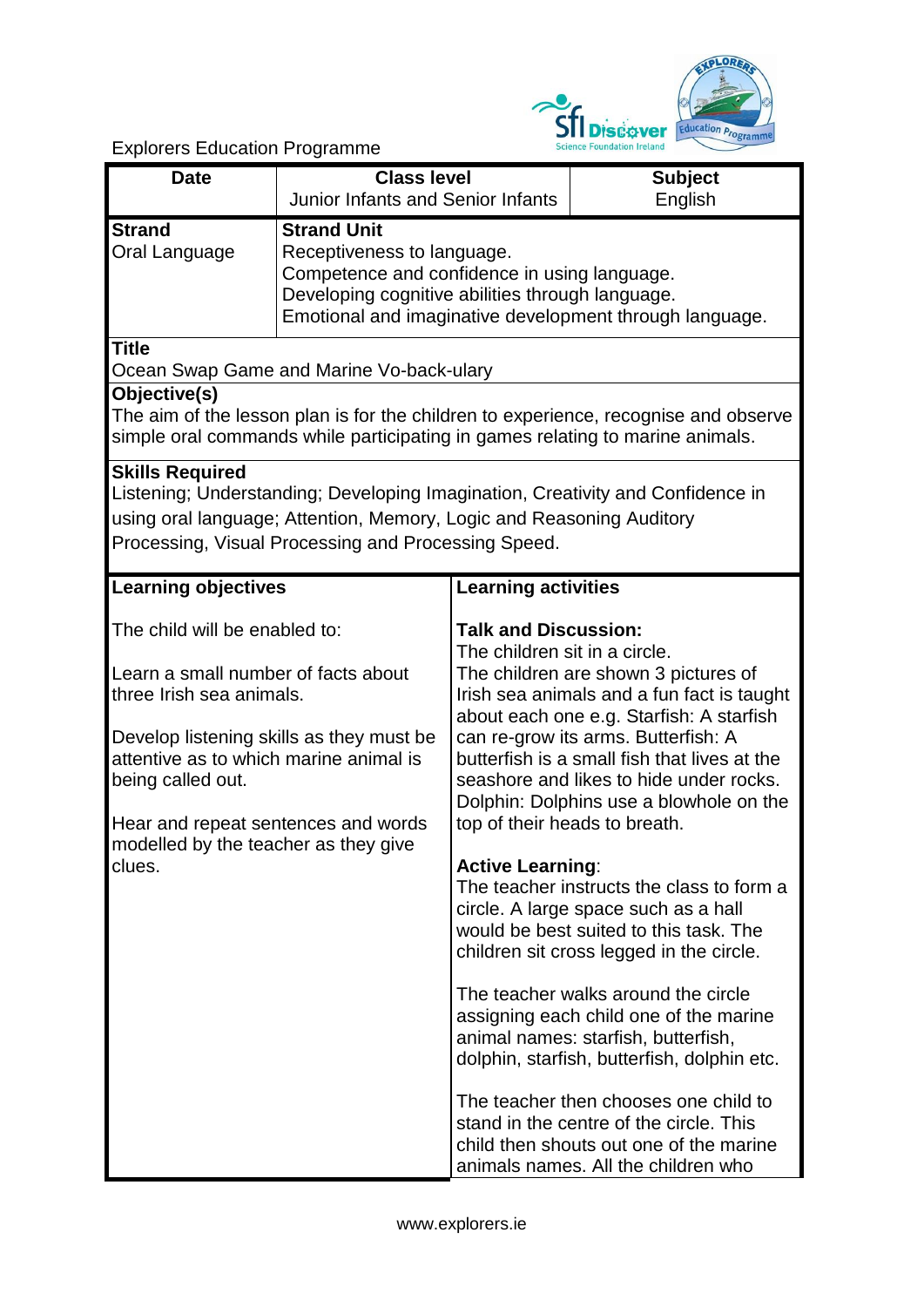Explorers Education Programme



| have been assigned this animal then<br>must swap places in the circle with<br>another child who has been assigned<br>this animal. The child who is in the<br>centre of the circle must also rush to find<br>a spot. One child will be left without a<br>spot in the circle and this child will be the<br>next person in the centre of the circle. |
|---------------------------------------------------------------------------------------------------------------------------------------------------------------------------------------------------------------------------------------------------------------------------------------------------------------------------------------------------|
| The objective of the game is that the<br>children must try to find a space in the<br>circle to avoid being placed in the centre.<br>The children must listen very carefully to<br>ensure that they get up and swap places<br>at the right time. If the child in the middle<br>calls out 'Ocean Swap', then all the<br>children must swap places!  |
| <b>Collaborative Learning:</b><br>A game of vo-back-ulary could be used<br>to support the lesson.                                                                                                                                                                                                                                                 |
| A picture of one of the marine animals<br>could be stuck to one of the children's<br>backs.                                                                                                                                                                                                                                                       |
| The other children call out clues and the<br>child must guess which marine animal is<br>stuck to their back.                                                                                                                                                                                                                                      |
| <b>Resources:</b>                                                                                                                                                                                                                                                                                                                                 |
| Large Space<br>Pictures of 3 marine animals (Animal<br>cards with pictures and facts are<br>attached)                                                                                                                                                                                                                                             |

## **Differentiation**

Differentiate group activities and roles to account of individual needs, by support, task.

## **Assessment**

Keen observation of the children to see whether they are listening when the different marine creatures are called out.

## **Linkage and Integration**

PE: An alternative way of playing this game is by incorporating a parachute. Science: The children learn facts about marine creatures and their habitats. Geography: The children explore ways to keep seashores clean to protect these creatures.